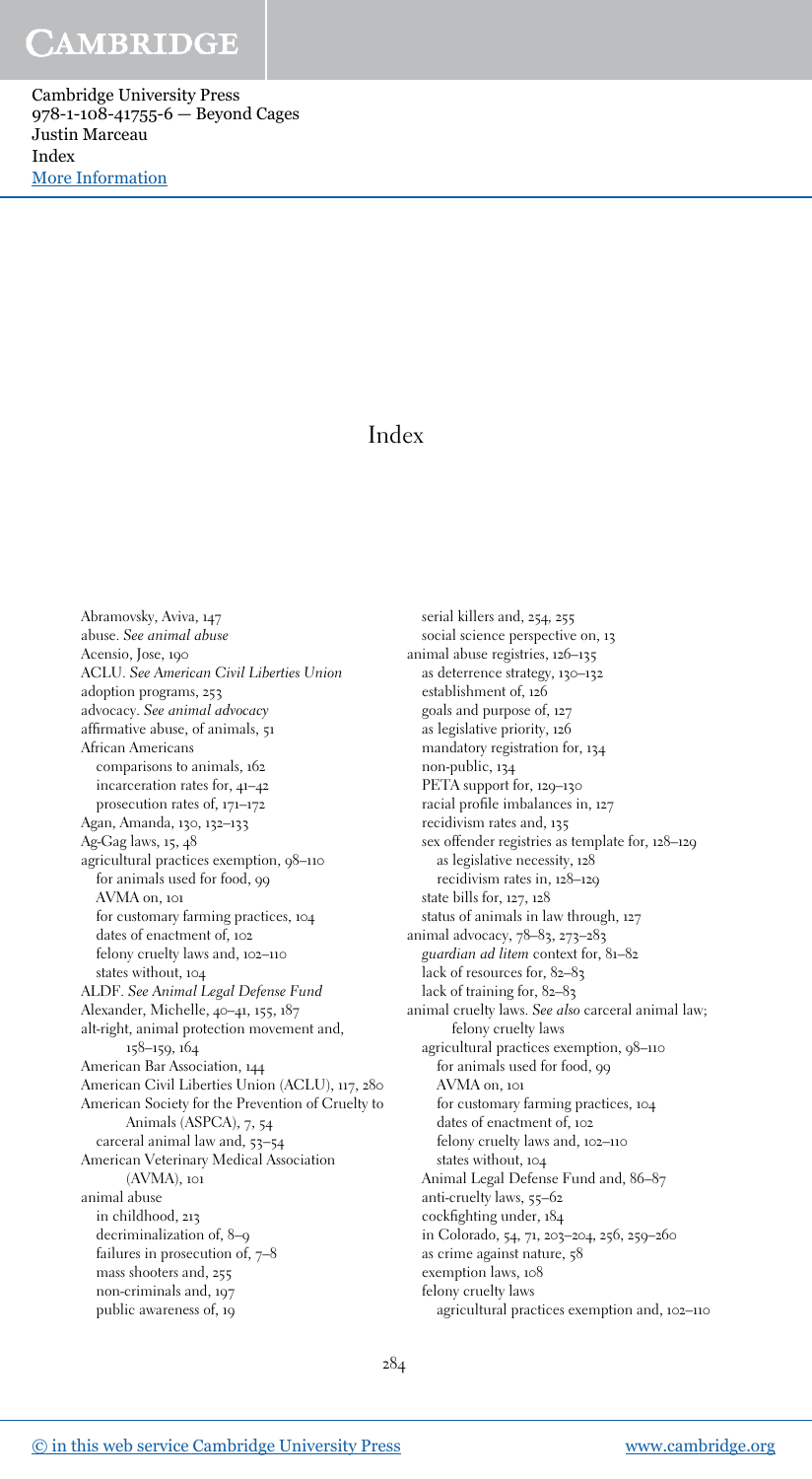Cambridge University Press 978-1-108-41755-6 — Beyond Cages Justin Marceau Index [More Information](www.cambridge.org/9781108417556)

### $Index$  285

enactment of, 108–110 state passage of, 108 fox hunting under, 185 legislative costs of, 98–110 mandatory arrests under, 111–112 mandatory reporting under, 111–112 private prosecutions of, 138–144 prosecution under failures of,  $7-8$ penalties as result of, 6 transference of guilt as result of, 7 public popularity of, 261 race and, 166–192. See also Vick, Michael African Americans and, 168–169 on factory farms, 188–191 in Washington, DC, 166–169 sentencing reform under, 266–270 in South Dakota, 266 Animal Enterprise Terrorism Act, U.S. (2007), 280 animal law, 259 Animal Legal Defense Fund (ALDF), 14, 37, 57, 58–59, 75, 88 animal cruelty and, 86–87 funding of prosecutions by, 93–94 Heiser and, 92, 118–119 immigration issues and,  $84-85$ private prosecutions funded by, 140–143 animal liberation, 5. See also animal protection movement; animal rights; criminal punishment Animal Liberation (Singer), 31–32 animal protection movement. See also carceral animal law; criminal punishment ACLU in, 117, 280 ALDF v. Provimi Veal Corp., 20–21 alt-right and, as short-term ally, 158–159, 164 carceral approaches to, 6, 20. See also carceral animal law burnout and fatigue from, 21 colorblindness in, 153–155, 275 conflicting goals within, 3–5 domestic violence analogy to, 111–115 DxE, 278–279 free speech restrictions and, 73–78 goals of,  $58-60$ history of, 19–22 human rights as secondary in, 39, 156 under Non-Humans First Declaration, 157 LINK theory and, 199–205 National Link Coalition, 199, 228 motivated cognition as influence on, 4 non-violent civil disobedience as strategy of, 18, 72 in Oregon v. Newcomb, 46–48, 70–71

political paradox of, 1 public perception of, 3–4 on criminal enforcement strategies, 8 as single-issue movement, 151–152 racism in, 159–160 retribution angle of, 264–266 revenge angle of, 264–266 scope of, 6–7 sentencing injustices for, 2–3 U.S. v. Stevens, 74–78 on Vick dogfighting case, 175–183 Heiser on, 180–181 NAACP and, 181–182 narrative-framing by, 176–177 racist responses to, 181–182 Tischler on, 180, 181–182 War on Drugs as model for, 115-126 Animal Rescue Team, 94 animal rights, 5 carceral animal law as influence on, 260 habeas corpus and, 152-153 history of, 10 as philosophy, 11 animal rights law. See also carceral animal law criminal punishment under, 12–18 Ag-Gag laws, 15, 48 criminal code provisions, 21 deportation sentencing, 16 financial costs of, 14 immigration policy as influence on, 17 institutional structures as impediment in, 17 history of,  $18-22$ NhRP and, 152–153 race-based analogies in, 152–153 animal treatment programs, 253 Animal Welfare Act, U.S. (2007), 173 animal welfare movement, 4–5 pet ownership and, 24 scope of, 4 animal-assisted therapy, 247 animals in animal abuse registries, legal status of, 127 intelligence of, 4 moral status of, 4, 258 used for food, 99–100 cruelty toward, 99 factory farms, 188–191, 251–252 anti-cruelty laws, 44–45 expansion of, 56 legislative history of, 54 limitations of, 46 reforms of, 55–62 state support for, 58–59 Arendt, Hannah, 16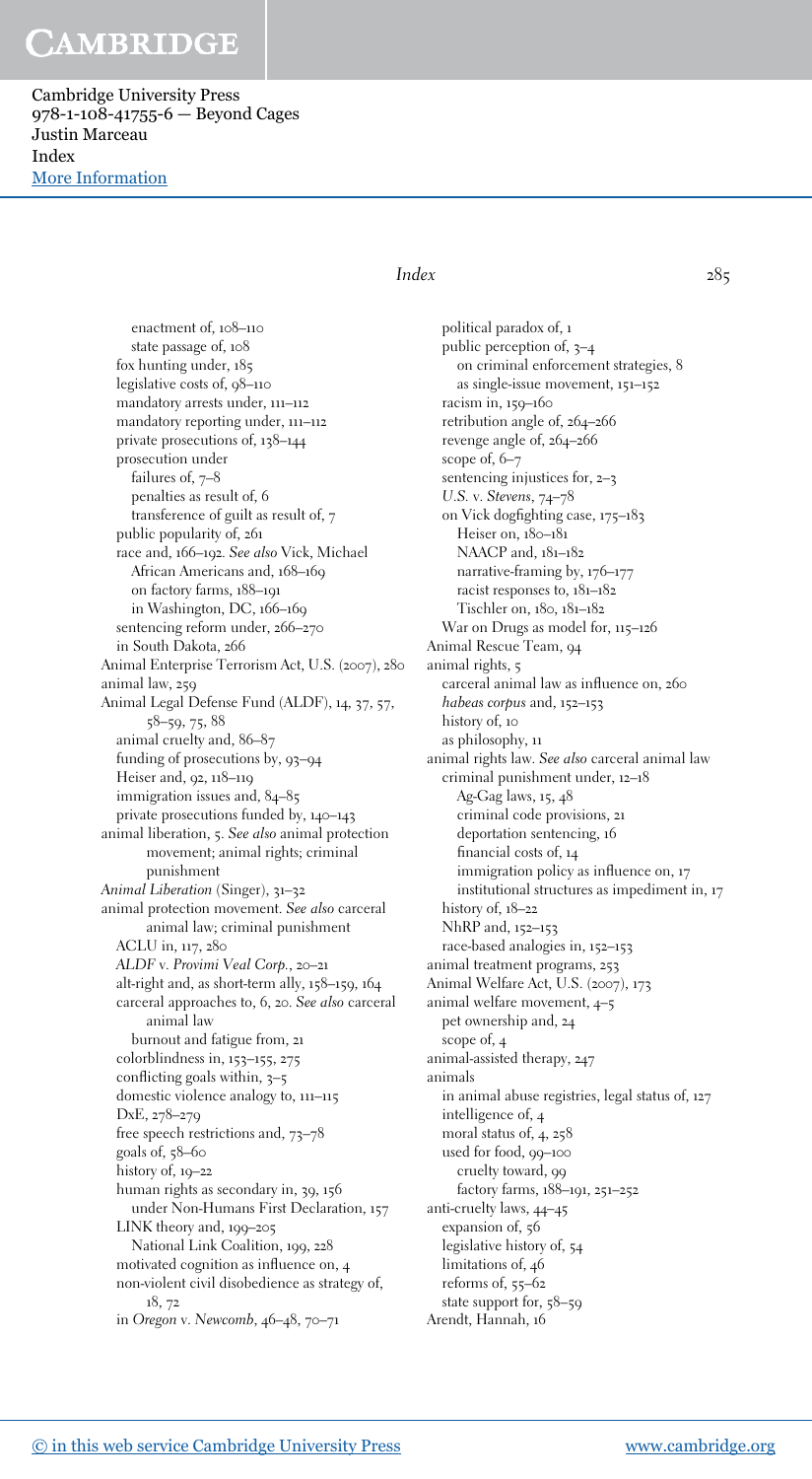Cambridge University Press 978-1-108-41755-6 — Beyond Cages Justin Marceau Index [More Information](www.cambridge.org/9781108417556)

### 286 Index

Arkow, Phil, 199, 219–220 Arluke, Arnold, 211, 222–226, 230 Ascione, Frank. R., 211, 217, 230 ASPCA. See American Society for the Prevention of Cruelty to Animals Avirum, Hadar, 110 AVMA. See American Veterinary Medical Association Balkin, Jack, 74 Bardot, Brigitte, 191 Baum, Dan, 117, 118 Beirne, Piers, 197, 232–233 Bekoff, Marc, 81 Bell, Derek, 249 Benavies, Arthur, 121, 122 Bennett, William, 118 Bergh, Henry, 54 Berman, Douglas, 266–267 bestiality. See sexual abuse, of animals Bin Laden, Osama, 264 Black, Donald, 263–264, 267 Blackstone, William, 152 Boddie, Davon, 175 Bonilla-Silva, Eduardo, 4–5, 154 Briggs, Richard, 127 Brueck, Julia Feliz, 153–154, 157–158 Bundy, Ted, 254 Butler, Paul, 154, 165, 174–175, 192, 271

carceral animal law. See also reforms affirmative abuse under, 51 animal cruelty provisions under, 53–54 animal rights undermined by, 260 anti-cruelty laws, 44–45 expansion of, 56 legislative history of, 54 limitations of, 46 reforms of, 55–62 state support for, 58–59 ASPCA and, 53–54 civil death and, 31–32 civil forfeiture laws and, 253 under common law tradition, 31 courthouse advocacy and, 49–53 ethic of mutual avowal in, 165, 275 expansion of criminal liability, 53–63 incapacitation under, 270–272 critique of, 271 justifications of, 270–271 lack of study on, 270 legal issues with, 272 Wattenberg's law and, 270 incarceration under, 32–35

collateral consequences of, 30–35 deportation after, 35 employment restrictions as result of, 33-34 family and community effects of, 35–39 secondary prisonization after, 36-37 social exclusion as result of, 34–35 third-generation impacts of, 37 lack of alternatives to, 252–258 legal scope of, development of, 44–45 legislative development of, 53–55 LINK theory and, 193–194 critiques of, 227–244 incarceration under, arguments against, 238–239 recidivism rates and, 241–243 mens rea standards for, 57 neglect of animals under, 51–52 Oregon v. Newcomb, 46–48, 70–71 public relations campaigns for, 49–53 public support for, 44–49 racialized crimes, 183–186 racism and, 119, 153–155, 156–166, 183–192. See also Vick, Michael colorblindness policies, 153–155 on factory farms, 188–191 through unequal prosecution, 171–172 unintended, 41 through use of law enforcement, against persons of color, 169-171 sentencing under for children and minors, 61–63 increases in, 53–63 mandatory minimum, 44–45, 60–63 reforms of, 266–270 Carlson, Tucker, 179, 181 Cassell, Paul, 60, 61 Cassuto, David, 75–77 Cecil the Lion, 163 Center for Constitutional Rights, 280–281 Chavez, Marco, 83-84 Cheeseboro, Anthony, 186–187 Chemerinsky, Erwin, 74, 77 Chen, Alan, 278 childhood animal abuse during, 213 Children and Animals Assessment Instrument, 217 Children and Animals Assessment Instrument, 217 Chin, Gabriel Jack, 30–31, 41 Church of the Lukumi Babalu Aye v. City of Hialeah, 64–65, 175–176, 258 civil death, 31–32 civil forfeiture laws, 253 civil rights, mass incarceration and, 110–126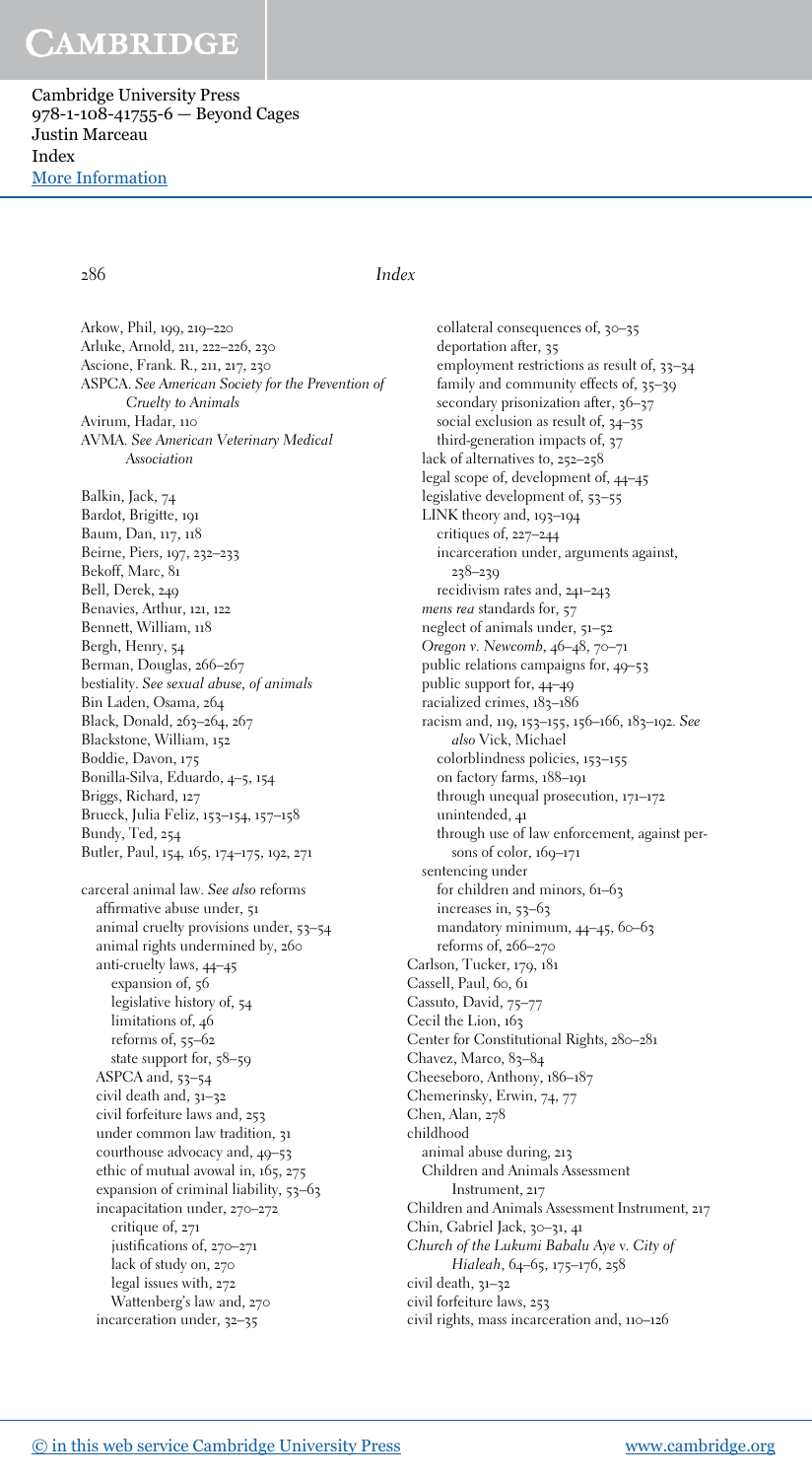Cambridge University Press 978-1-108-41755-6 — Beyond Cages Justin Marceau Index [More Information](www.cambridge.org/9781108417556)

### Index  $287$

cockfighting, 184 Colb, Sherry, 7, 261 Colorado, animal cruelty laws in, 54, 71, 203–204, 256, 259–260 colorblindness, in animal protection movement, 153–155, 275 common law traditions carceral animal law under, 31 criminal punishment under, 31 compassion, 246 Constitution, U.S., interpretation of for carceral animal law reform, 63-78 defense options under, limitations of, 68–73 emergency exceptions, 69-70 under Fourth Amendment, 68–69 through free speech restrictions, 73–78 freedom against political targeting in, 64–68 search and seizure rights, 68 private prosecutions and, 144–150 Conyers, John, 27 criminal justice system animal cruelty prosecutions in, 258–264 public morality influenced by, 22–24 race and, 152–156 criminal punishment. See also mass incarceration under animal rights law, 12–18 Ag-Gag laws, 15, 48 criminal code provisions, 21 deportation, 16 financial costs of, 14 immigration policy as influence on, 17 institutional structures as impediment in, 17 under common law traditions, 31 conservative ideology as influence on, 23 convictions as result of, 30–39 collateral consequences of, 30–35 deportation after, 35 employment restrictions as result of, 33–34 family and community effects of, 35–39 secondary prisonization after, 36-37 social exclusion as result of, 34–35 third-generation impacts of, 37 feminist theory on, 23 historical legacy in U.S., 25–26 human prisoners compared to animals in, 13 as human rights issues, 26 dehumanization as result of, 26 racism in, 12 stacking of additional charges and, 57–58 criminals. See also non-criminals violence among, predictions of, 213 cruelty laws. See animal cruelty laws; felony cruelty

Cruz, Nikolaz, 254–255, 256–258 Cummings, Scott, 278 customary farming practices, 104 Dahmer, Jeffrey, 254 Darley, John, 22, 271–272 De Waal, Frans, 81 deportation, as criminal punishment, 16 under carceral animal law, 35 carceral animal law reform and, 84 Deviance Generalization Hypothesis, 233, 234–235 Dilulio, John, 270 Direct Action Everywhere (DxE), 278–279 dogfighting. See also Vick, Michael as felony, 178 as status symbol, 177–178 domestic violence animal protection movement and, 111–115 criminal reforms for, 111 mandatory arrests for, 111–115 in Minneapolis Study, 114 as violence prevention measure, 113, 115 police policies for, 111 Donahue, Laura, 201 Doob, Anthony, 242–243 Downes, David, 243–244 "driving while black,"174 drug arrests, during War on Drugs, 119–120 drug prosecution and sentencing. See War on Drugs drug use rates, during War on Drugs, 122–123 DxE. See Direct Action Everywhere emergency exceptions, 69-70 employment restrictions, after criminal convictions, 33–34 Encompass, 159 Equal Justice Initiative, 61 Esner, Alan, 30 ethic of mutual avowal, 165, 275 ethics, for private prosecutions, 144–150 Every Twelve Seconds (Pachirat), 101–102 Ewing, Charles, 131, 133 exemptions laws, 108 factory farms, 188–191 criminalization of, 251–252 Faeron, Joseph, 160 Fairfax, Roger, 137, 150 false positive issues, in LINK theory, 197, 223 families, after criminal convictions, 35–39 farming practices. See customary farming practices

felony cruelty laws

agricultural practices exemption and, 102–110

laws crush videos, 74–75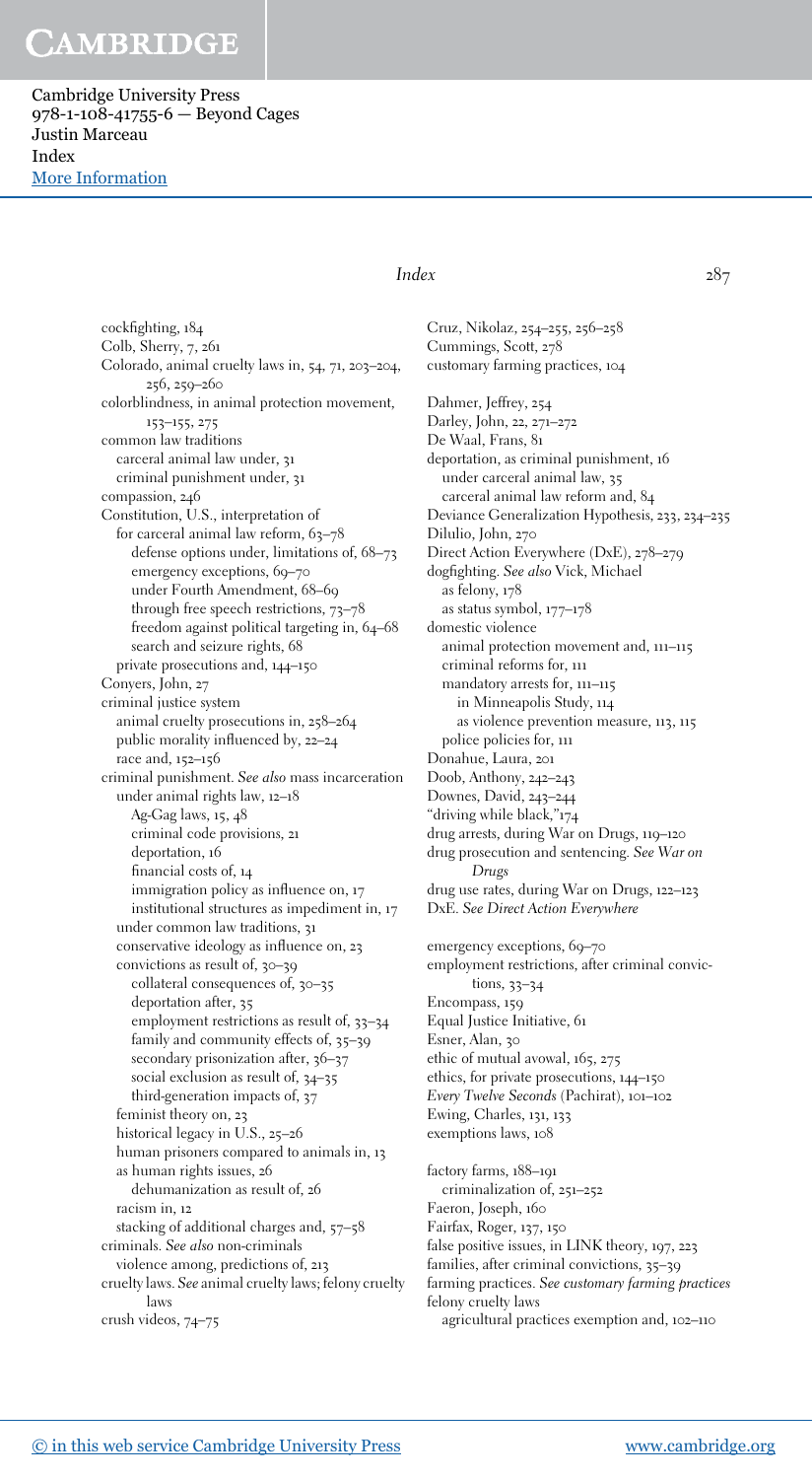Cambridge University Press 978-1-108-41755-6 — Beyond Cages Justin Marceau Index [More Information](www.cambridge.org/9781108417556)

288 Index

felony cruelty laws (cont.) enactment of, 108–110 state passage of, 108 Felthous, Alan Kellert and, 212–217 1985 study, 212–215 1987 study, 215–217 with Yudowitz, 210–212 feminist theory, on criminal punishment, 23 Fetiman, Linda, 124 First Amendment. See free speech restrictions Flynn, Clifton, 233 Forret, Jeff, 184 The Four Stages of Cruelty (Hogarth), 206, 235 fox hunting, 185 framing, animal protection narratives, 80, 252,  $262 - 263, 281$ intersectional, 159–160 for Vick dogfighting case, 176–177 Francione, Gary, 46, 54, 65, 202 free speech restrictions unprotected speech, 73–78 in U.S. v. Stevens, 74–78 Freeman, Andrea, 276 Freud, Sigmund, 206 Friedrich, Bruce, 185 funding, of private prosecutions, 139–144 by Animal Legal Defense Fund, 140–143 Memorandum of Understanding for, 141–142 by private animal protection groups, 141–142 by Safer Dallas Better Dallas, 140

Gaarder, Emily, 151–152, 153, 156, 169–170 Garland, David, 27 Garza, Jesus, 190 gateway drug theory, 118 Gay, Roxane, 163 Goodmark, Leigh, 112 graduation thesis, 205. See also LINK theory Gray, James P., 125–126 Green, Bruce, 136, 146–147 Gruber, Aya, 6, 23, 262–263, 269 Gruen, Lori, 45–46 guardian ad litem context, 81–82

habeas corpus, 48–49 in animal rights, 152–153 Harper, A. Breeze, 13, 40, 155, 162, 165, 181, 187–188 on Bardot, 191 Harris, Angela, 40, 154, 161, 162 Harris-Perry, Melissa, 176 Hawaii Humane Society, 203 Hawkins, Gordon, 270 Heide, Kathleen, 217–219

Heiser, Scott, 57, 92, 115, 118–119, 126 on Vick case, 180–181 Hensley, Christopher, 220–222 Herzog, Hal, 197 Hogarth, William, 206, 235 Holland, Jeffrey, 56-57 Holmes, Oliver Wendell, Jr., 57, 273 Holzer, Mark, 18 Homicidal Threats (Macdonald), 207 HSUS. See Humane Society of the United States Huber, Nicole, 157 human rights in animal protection movement human rights as secondary in, 39, 156 under Non-Humans First Declaration, 157 criminal punishment and, 26 dehumanization as result of, 26 Humane Society of the United States (HSUS), 8, 65–66, 86–87, 279 Animal Rescue Team and, 94 carceral animal law reform and, 94–95 police assistance with, 94–95

immigration policy, 17 Animal Legal Defense Fund and, 84–85 carceral animal law reform and, 83-85 deportation issues, 84 incapacitation, under carceral animal law, 270–272 critique of, 271 justifications of, 270–271 lack of study on, 270 legal issues with, 272 Wattenberg's law and, 270 incarceration. See also mass incarceration for African Americans, rates for, 41–42 under carceral animal law, 32–35 collateral consequences of, 30–35 deportation after, 35 employment restrictions as result of, 33–34 family and community effects of, 35–39 secondary prisonization after, 36-37 social exclusion as result of, 34–35 third-generation impacts of, 37 of factory farm workers, 251–252 rehabilitation programs after, 28–29 RSVP, 28–29 Vick after, public redemption of, 179–183 intelligence, of animals, 4 Interstate and Foreign Travel of Transportation in Aid of Racketeering Enterprises Act (U.S.), 173

Jamieson, Dale, 282 Jay Z, 38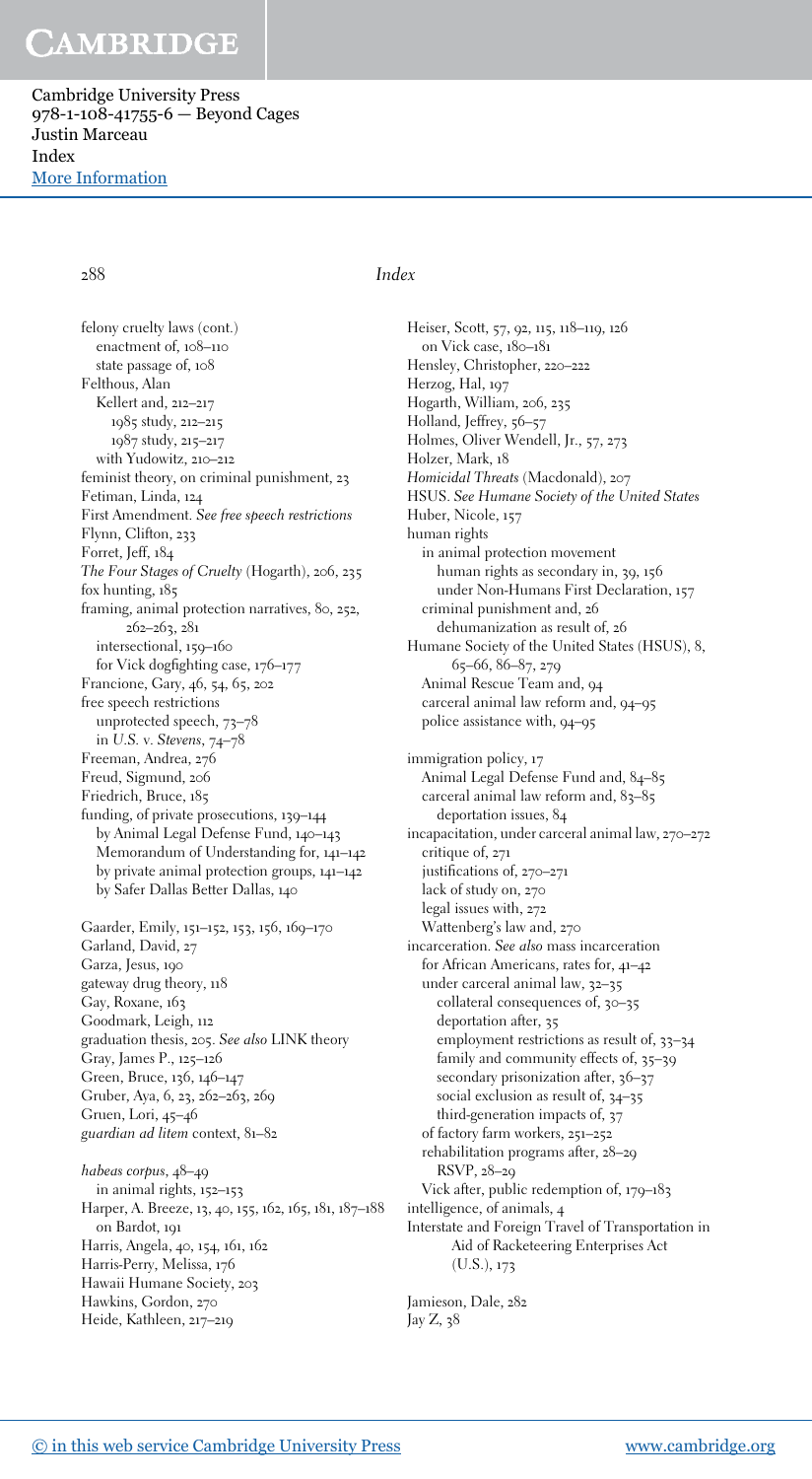Cambridge University Press 978-1-108-41755-6 — Beyond Cages Justin Marceau Index [More Information](www.cambridge.org/9781108417556)

### Index 289

Jefferson, Thomas, 283 Jim Crow, racism and, 154 Johnson, Travers, 62 Johnson, Tremayne, 62 Jones, Pattrice, 162–163, 194 Kamins, Jake, 94, 141, 142–143 Kaneshiro, Keith, 203 Kangas, Cathy, 200–201 Kant, Immanuel, 206 Kellert, Stephen, 212–217 Felthous 1985 study with, 212–215 Felthous 1987 study with, 215–217 Kelley, Devin, 195, 254–255 Kemerrer, Lisa, 163-164 Kennedy, Randall, 42, 155 Kerlikowske, Gil, 120 Kim, Claire Jean, 160, 161, 165, 183, 275 ethic of mutual avowal, 165, 275 King, Martin Luther, Jr., 21, 88, 165, 261–262, 278 Kuennen, Tammy, 23 Kunstler, William, 279 LaBahn, David, 86 Last Chance for Animals, 62 Leipold, Andrew, 122 Leong, Nancy, 155 Levin, Jack, 211, 222–226, 230 LGBT rights, 277 LINK theory, animal abuse and human violence in, 193 abusers in, 231 in animal protection movement, 199–205 National Link Coalition, 199, 228 carceral animal law and, as justification for, 193–194 critiques of, 227–244 incarceration under, arguments against, 238–239 recidivism rates and, 241–243 controls in, 231 critiques of, 225–226, 227–236, 248–250 Deviance Generalization Hypothesis and, 233, 234–235 false positive issues in, 197, 223 mass shooters in, 255 among non-criminals, 197 origins of, 205–208 PETA on, 201 predictions of violence in, 197, 200, 209 among criminals, 213 through frequency of childhood animal cruelty, 213 legal scholarship on, 201–204

logical fallacy in, 219 among non-criminals, 213 serial killers in, 254, 255 social science research on, 205–227 Children and Animals Assessment Instrument in, 217 in empirical studies, 208–227, 243. See also specific studies Macdonald Triad in, 206–208 Mead studies in, 208 theoretical approach to, 193–194, 196 treatment strategies as result of, 244–248, 256–257 through animal-assisted therapy, 247 compassion in, 246 through interventions, 246 range of, 246–247 research applications for, 245 Linzey, Andrew, 244–245 Lippe, Adam, 51 Livingston, Margit, 201, 239 Locke, John, 206 Lockwood, Randall, 13, 62, 195, 199 Lourde, Audre, 11, 283 Loury, Glen, 192 Lovvorn, Jon, 101 Lowndes, Hashim, 33 Loyd-Paige, Michelle R., 154–155 Luke, Carter, 211, 230 Macdonald, John, 206–208 Macdonald Triad, 206–208 MacKinnon, Catherine, 80, 81

Madfis, Eric, 225–226 magnetic resonance imaging (MRI), 265 mandatory arrests under animal cruelty laws, 111–112 for domestic violence, 111–115 in Minneapolis Study, 114 as violence prevention measure, 113, 115 mandatory reporting, under animal cruelty laws, 111–112 Margalli, Jiulo, 146–147 marijuana, legalization of, 125–126 mass incarceration, in U.S., 27–30 civil rights and, 110–126 community-level damage from, 110 costs of, 29–30 demographics of, 27 etymology of term, 27 global incarceration rates, comparisons to, 27 incarceration rates, increases in, 3, 29, 41 overcrowding issues, 30 race and, 39–43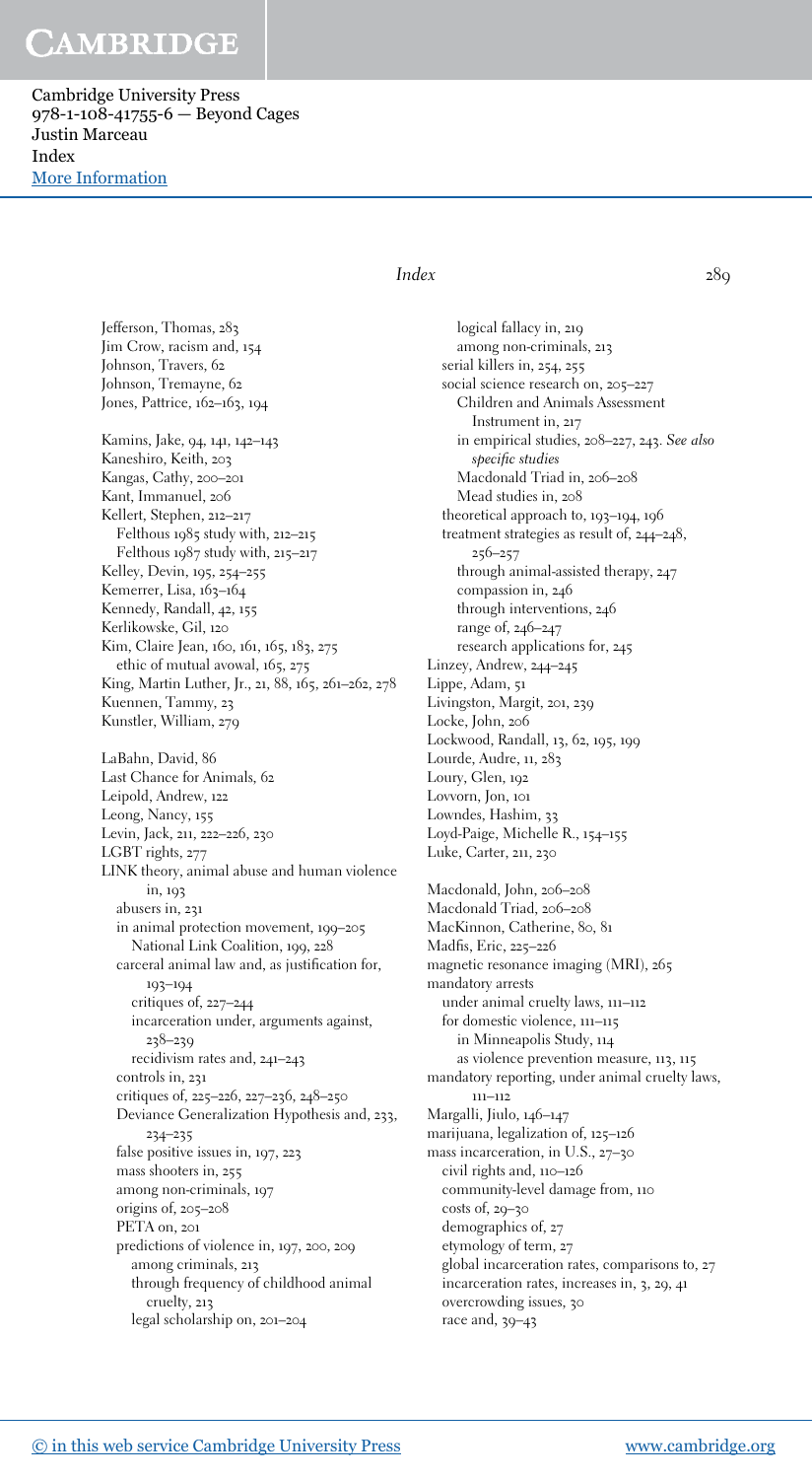Cambridge University Press 978-1-108-41755-6 — Beyond Cages Justin Marceau Index [More Information](www.cambridge.org/9781108417556)

### 290 Index

mass incarceration, in U.S. (cont.) African American incarceration rates, 41–42 rehabilitation programs and, declines in, 28–29 RSVP, 28–29 social change through, 110–111 from War on Drugs, 117 mass shooters, animal abuse and, 255 McLaughlin, Sheila, 203 Mead, Margaret, 208 Meek Mill, 38 Mendell, Steve, 190 mens rea standards, for carceral animal law, 57 Mercy for Animals, 15, 16, 251 Merz-Perez, Linda, 217–219 Minneapolis Study, 114 moral status, of animals, 4, 258 MRI. See magnetic resonance imaging Myers, Steve, 197 NAACP. See National Association for the Advancement of Colored People Nagin, Daniel, 123–124 Nast, Heidi, 177–178, 183 National Association for the Advancement of Colored People (NAACP), 117 animal protection movement and, 181–182 National District Attorney Association, 237 National Institute of Justice, 241 National Link Coalition, 199, 228 National Research Council, 240, 242 Navarro, Daniel Ugarte, 190 neglect, of animals, 51–52 Nejaime, Doug, 278 The New Jim Crow (Alexander), 40–41, 155, 187 NhRP. See Non-Human Rights Project non-criminals, animal abuse and, 197 predictions of violence for, 213 Non-Human Rights Project (NhRP), 152–153, 260 Non-Humans First Declaration, 157 non-public animal abuse registries, 134 non-violent civil disobedience, 18, 72 Novisky, Meghan, 114

Ofer, Udi, 90 Office of National Drug Control Policy, U.S. (ONDCP), 122–123 Oleske, James, 64–65 ONDCP. See Office of National Drug Control Policy Oregon v. Newcomb, 46–48, 70–71 overcrowding, in prisons, 30

Pacelle, Wayne, 8 Pachirat, Timothy, 15, 35, 101–102, 189 Panzram, Carl, 254 Patterson-Kane, Emily, 226–227, 229–230, 234, 254, 255 People for the Ethical Treatment of Animals (PETA), 14, 18 animal abuse registries supported by, 129–130 on LINK theory, 201 racist campaigns of, 160–161 African Americans compared to animals in, 162 People v. Eubanks, 144–145 People v. Garcia, 195 Peralta, Robert, 114 pet ownership, 24 PETA. See People for the Ethical Treatment of Animals Pfaff, John, 120, 136 Phillips, Allie, 140, 203–204, 248–249, 250 Phillips, Scott, 124–125 Pinel, Phillipe, 206 Pinker, Steven, 277 Piper, Heather, 193, 197, 219–220, 225, 232–233, 246 police carceral animal law reform and, 85–96 with HSUS, 94–95 investigation assistance and, 94–96 privately-funded police in, 95–96 domestic violence policies, 111 Portugal, drug policy in, 124 Prescott, J. J., 132 prisoner's dilemma, 129 Pritikin, Martin H., 271 private animal protection groups, 141–142 private prosecutions, 135–150 of animal cruelty, 138–144 delegations of prosecutorial authority, 138 constitutional issues with, 144–150 disqualification of cases, 147 ethical issues with, 144–150 funding of, 139–144 by Animal Legal Defense Fund, 140–143 Memorandum of Understanding for, 141–142 by private animal protection groups, 141–142 by Safer Dallas Better Dallas, 140 historical context of, 137 colonial justice system and, 137 People v. Eubanks, 144–145 State v. Culbreath, 145–146 in U.S., 93 victim-funded, 139 privately-funded police, 95–96 Probus, Joi Maria, 13

professional athletes, rates of violence among, 179 progression thesis, 205. See also LINK theory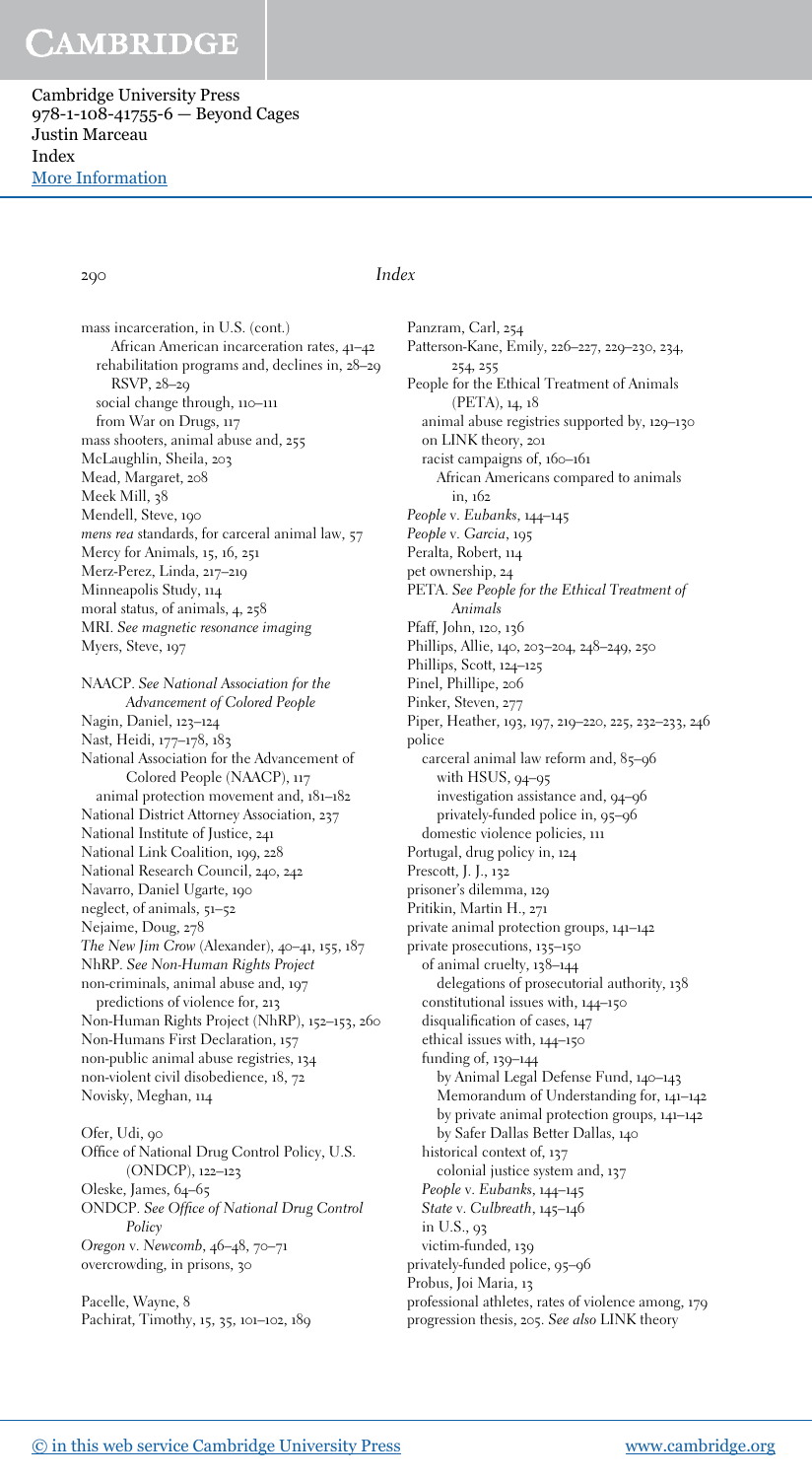Cambridge University Press 978-1-108-41755-6 — Beyond Cages Justin Marceau Index [More Information](www.cambridge.org/9781108417556)

### $Index$  291

Project Hope, 242 prosecutors animal cruelty laws and penalties under, 6 prosecution failures, 7–8 transference of guilt as result of prosecution, 7 carceral animal law reform and, 85–96 external influences on, 85–92 lobbying of, 90–92 outreach for, 85–92 payments to, 93–94 targeted recognition of, 89–91 training for, 86–87 discretion of, 126 neutrality of, 135–136 Vick dogfighting case and, 173–174 public morality, criminal law as influence on, 22–24 punishment-lust, 265–266 Race, Crime, and the Law (Kennedy), 42 race and racism animal cruelty laws and, 166–192 African Americans under, 168–169 on factory farms, 188–191 in Washington, DC, 166–169 in animal protection movement, 159–160 under carceral animal law, 119, 153–155, 156–166, 183–192. See also Vick, Michael colorblindness policies, 153–155 on factory farms, 188–191 through unequal prosecution, 171–172 unintended racism in, 41 through use of law enforcement, against persons of color, 169–171 in criminal punishment, 12 Jim Crow, 154 mass incarceration in United States and, 39–43 of African Americans, 41–42 in Non-Humans First Declaration, 157 in PETA campaigns, 160–161 in Vick dogfighting case, 181–182 racialized crimes, 183–186 Racism without Racists (Bonilla-Silva), 154 Rattling the Cage (Wise), 10–11 recidivism rates animal abuse registries and, 135 LINK theory and, 241–243 sex offender registries and, 128–129 reforms, in carceral animal law, 63–96 animal advocates in, 78–83 guardian ad litem context for, 81–82 lack of resources for, 82–83 lack of training for, 82–83

for anti-cruelty laws, 55–62 Church of the Lukumi Babalu Aye v. City of Hialeah, 64–65, 175–176 under federal constitution, interpretation limitations of, 63-78 defense options under, limitations of, 68–73 emergency exceptions, 69-70 under Fourth Amendment, 68–69 through free speech restrictions, 73–78 freedom against political targeting, 64–68 search and seizure rights, 68 immigration enforcement, 83-85 deportation issues, 84 police and, 85–96 with HSUS, 94–95 investigations by, assistance in, 94–96 privately-funded, 95–96 prosecutors and, 85–96 external influences on, 85–92 lobbying of, 90–92 outreach for, 85-92 payments to, 93–94 targeted recognition of, 89–91 training for, 86–87 for sexual abuse of animals, 83 U.S. v. Reynolds, 65 rehabilitation programs, after incarceration, 28–29 RSVP, 28–29 Reitz, Kevin, 31, 38 Resolve to Stop the Violence Project (RSVP),  $28 - 20$ retribution, animal protection movement and, 264–266 revenge animal protection movement and, 264–266 as dopamine response, 265 gender responses to, 265–266 MRI scans and, 265 as punishment-lust, 265–266 Richardson, Jamie, 124–125 Ristroph, Alice, 38–39, 268 Robinson, Andre, 52–53, 186–187 Robinson, Matthew, 122 Robinson, Paul, 22, 271–272 Rockoff, John, 132 Rojas Loayza, Javier Victor, 190 Rosengard, David, 79, 80 RSVP. See Resolve to Stop the Violence Project Rubin, Jessica, 78–79 Runkle, Nathan, 100–101, 251 Ruttenberg, Miriam, 112

Safer Dallas Better Dallas, 140 Sanchez Herrera, Rafael, 190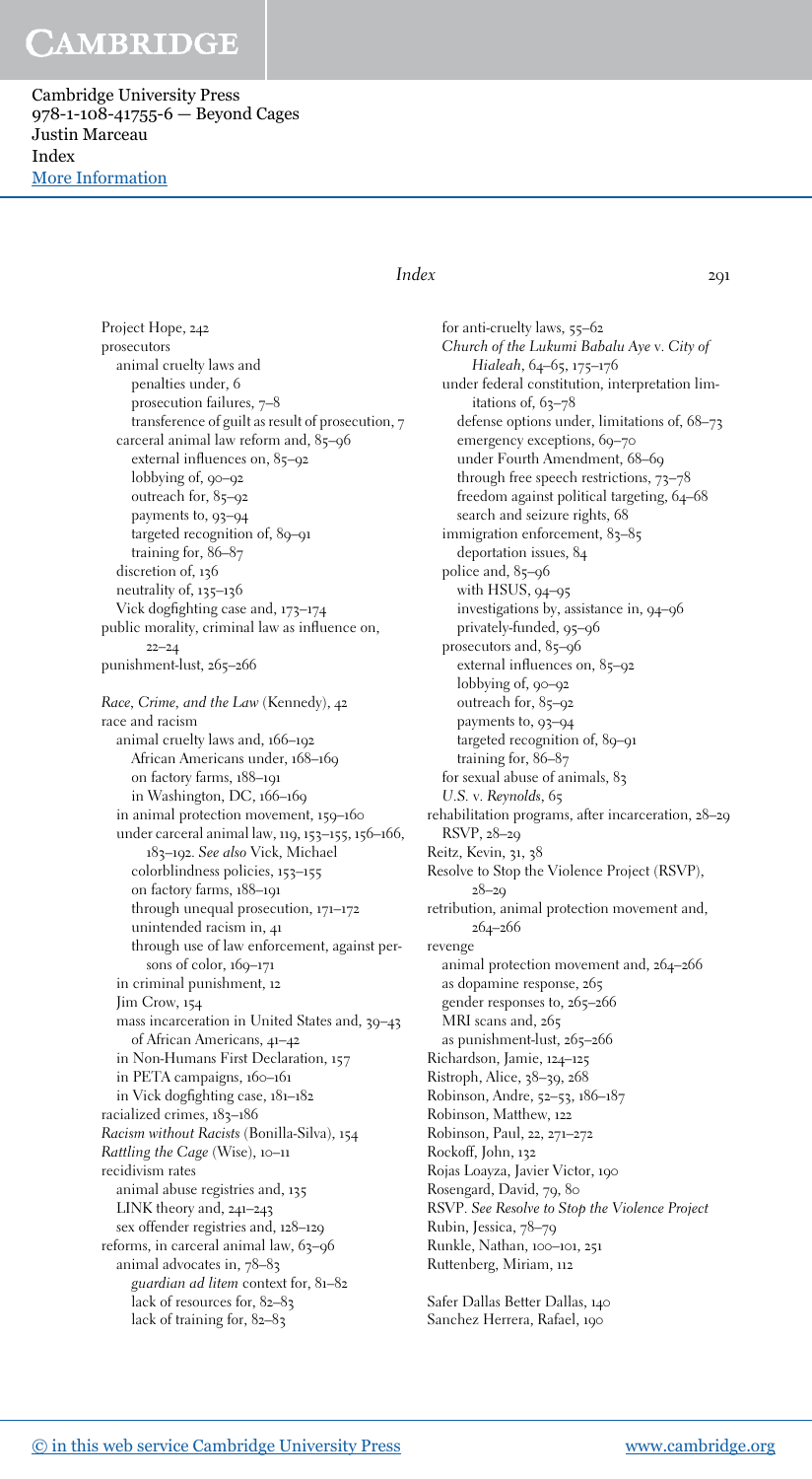Cambridge University Press 978-1-108-41755-6 — Beyond Cages Justin Marceau Index [More Information](www.cambridge.org/9781108417556)

292 Index

Schaffner, Joan, 58, 61 Scherlen, Renee, 122 search and seizure rights, 68 secondary prisonization, 36-37 sentencing animal protection movement and, 2–3 under carceral animal law for children and minors, 61–63 increases in, 53–63 mandatory minimum sentencing, 44–45,  $60 - 63$ reforms in, 266–270 deportation as result of, 16 of Vick, Michael, 173–174 during War on Drugs, 120 Sentencing Project, 117 serial killers, animal abuse history among, 254, 255 sex offender registries, animal abuse registries compared to, 128–129 as legislative necessity, 128 recidivism rates in, 128–129 sexual abuse, of animals, 83 Siebert, Charles, 62 Silverman, Ira J., 217–219 Simon, Jonathan, 22 Sinclair, Upton, 188 Singer, Peter, 31-32 Sistah Vegan (Harper), 13, 40, 155, 162 Slobogin, Christopher, 244 Smith, Kimberley K., 39, 43, 66, 175, 177, 275 social change, through mass incarceration, 110–111 social exclusion, after criminal convictions, 34–35 social rejection, 264 social science research, LINK theory and, 205–227 Children and Animals Assessment Instrument in, 217 in empirical studies, 208–227, 243. See also specific studies Macdonald Triad in, 206–208 Mead studies in, 208 South Dakota, animal cruelty laws in, 266 State v. Culbreath, 145–146 Stephens, James Fitzjames, 275 Stone, Geoffrey, 74 Stuntz, William, 26, 58, 269 Sunstein, Cass, 251 Tallichet, Suzanne E., 220–222 Tarankow, Paul, 166–169 Taub, Edward, 18–19 Tedisco, James, 249 Thompson, John, 199

Tischler, Joyce, 19, 21, 25, 63, 72 on Vick case, 180, 181–182 tough on crime policies, 1–2 Travel Act, U.S. (1952), 173 Trump, Donald, 151, 164 United States (US). See also mass incarceration; War on Drugs Animal Enterprise Terrorism Act, 280 Animal Welfare Act, 173 ASPCA, 7 HSUS, 8, 65–66, 86–87, 279 Animal Rescue Team and, 04 carceral animal law reform and, 94–95 police assistance with, 94–95 Interstate and Foreign Travel of Transportation in Aid of Racketeering Enterprises Act, 173 private prosecutions in, 93 unprotected speech, 75 Urban, Diana, 79 U.S. v. Reynolds, 65 U.S. v. Stevens, 74–78 veganism, 160 Veganism in an Oppressive World (Brueck), 153–154 Vick, Michael, dogfighting case of, 172–183 animal protection movement's response to, 175–183 Heiser, Scott, on, 180-181 NAACP and,  $181-182$ narrative-framing by, 176–177 racism in, 181–182 Tischler on, 180, 181–182 Animal Welfare Act and, 173 charges against, 173 Interstate and Foreign Travel of Transportation in Aid of Racketeering Enterprises Act, 173 investigation of, 174–175 media response to, 175–176 moral panic around, 176 post-incarceration redemption of, 179–183 prosecution of, 173–174 sentencing of, 173–174 violence, human. See also domestic violence; LINK theory predictions of, 197, 200, 209 among criminals, 213 through frequency of childhood animal cruelty, 213 legal scholarship on, 201–204 logical fallacy in, 219 among non-criminals, 213 among professional athletes, 179

Three-Strikes Law, 240–241